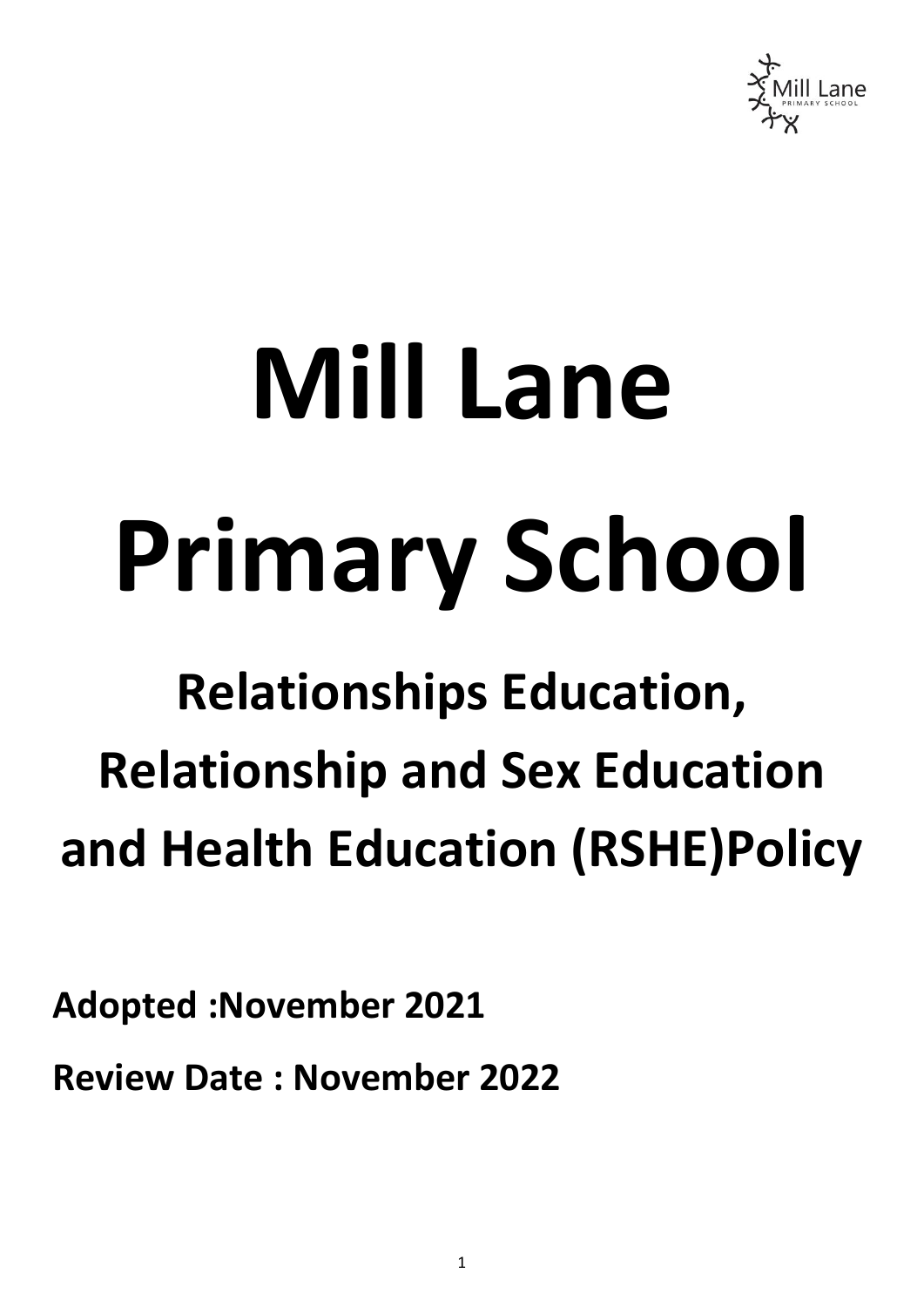

# **Purpose of the policy**

The purpose of this policy is to explain the aims of RSHE. It also describes what we teach and the approaches we use. This policy helps to ensure that the whole school community: parents, staff, governors and pupils have a shared understanding of RSHE.

The overarching aim is for young people to be equipped with the information and skills they need in order to:

- **Be Healthy** (physically, sexually, emotionally)
- **Stay Safe** (from maltreatment, neglect, violence, sexual exploitation, bullying ,discrimination, crime and antisocial behaviour in and out of school)
- **Enjoy and Achieve** (attend school regularly, enjoy personal achievements, social development and recreation)
- **Make a Positive Contribution** (contribute to decisions, support the community, understand and abide by the law; develop positive relationships and self confidence)
- **Achieve economic well being**

## **RSHE**

**From** 1<sup>st</sup> September 2020 guidance states that primary schools should teach Health and Relationship Education. This guidance replaces the 2000 Sex and Relationship guideline. Sex Education is not compulsory until secondary school but primary schools can opt to cover it – as we are choosing to teach sex education in order to best equip your children with the facts they need to be safe.

Mill Lane Primary School will:

- provide information which is easy to understand, relevant and appropriate to the age/maturity of the pupils
- include the teaching of communication and social skills
- encourage the exploration and clarification of values and attitudes.
- consult with parents

Teaching will include but not be limited to:

- aspects of science
- assembly time (age appropriately)
- story time
- Investing in Me (IIM) lessons
- R.E. lessons

### Content will include

## **Foundation Stage (Nursery and Reception)**

- the concept of male and female and about young animals
- learning about growing from young to old and exploring some simple life cycles
- consideration of relationships with others including friends, family and people who support them
- skills to form friendships and think about relationships with others
- learning to take turns.

## **Key Stage 1**

- learning about life cycles of some animals
- understanding the idea of growing from young to old
- learning that all living things reproduce
- the importance of personal hygiene to maintain good health
- the importance of family relationships, different family groups and friendship
- learning about rituals and traditions associated with birth, marriage and death and the emotions involved
- how to co-operate with others in work and play
- how to recognise the range of human emotions and ways to deal with them
- personal safety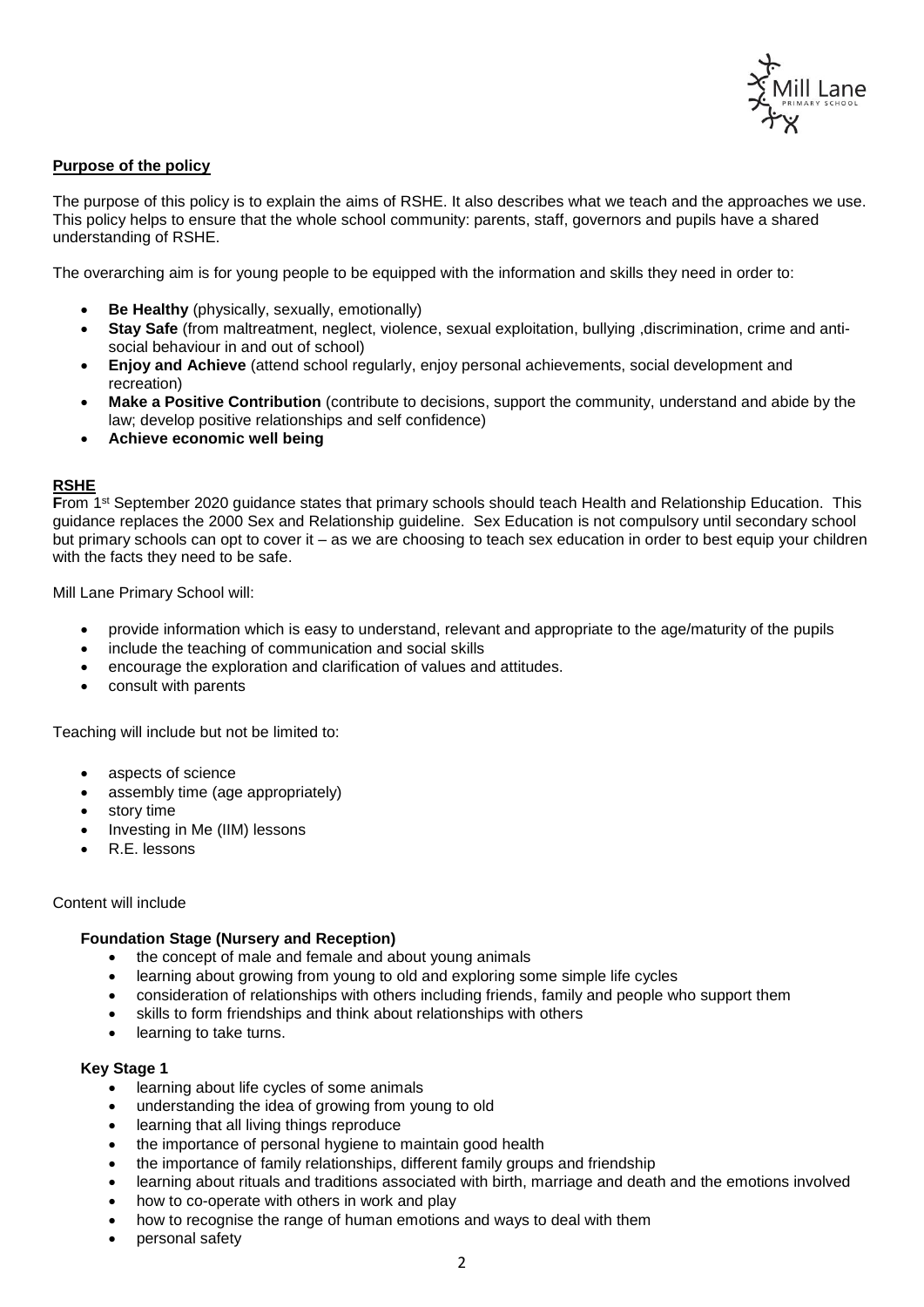

 learning to understand the impact of kindness, consideration, respect, consent, honesty, truthfulness, permission seeking and giving, personal privacy and understand bullying and associated bystanders

# **Key Stage 2**

- a developing understanding of relationships within a family, between friends and the community and that there are different patterns of friendship
- developing skills needed to form relationships and to respect other people's emotions and feelings
- considering how to make simple choices and exercise some basic techniques for resisting pressures
- learning that friendships support mental wellbeing
- considering ways to keep safe from abuse and knowing their rights over their own bodies
- learning about bullying and bystanders and assaults and bystanders
- the physical differences between males and females (years 5 & 6 only)
- the physical and emotional changes during puberty (5 & 6 only)
- how children are conceived and born (5 & 6 only)
- concerns that boys and girls may have as they become adults (5 & 6 only)
- considering how sex is portrayed in the media, sexual stereotyping and understand that changing emotions are a normal aspect of puberty (5 & 6 only)

Sex and relationship education will focus on the development of skills and attitudes not just the acquisition of knowledge.

This content has been agreed in consultation with pupils, staff and governors and is in line with proposed government guidelines. Parents were consulted prior to this policy being produced.

## **Specific Issues Statements**

All the issues highlighted in this section will be addressed alongside the morals, values, faiths and cultural perspectives within our school. Children will also be encouraged to discuss any issues with their parents/ carers and families if they feel able. Up to date medical information will be given in discussion of these subjects, where appropriate. This could be from the school nurse or other visiting Health Professionals.

## **Sexuality and Sexual Orientation**

Mill Lane School believes that RSHE should meet the needs of all pupils regardless of their developing sexuality and be able to deal honestly and sensitively with sexual orientation, answer appropriate questions and offer support. Homophobic bullying is dealt with strongly yet sensitively.

## **Answering questions**

Sometimes an individual pupil will ask an explicit or difficult question in the classroom. Questions do not have to be answered directly and can be addressed individually later. Mill Lane school believes that individual teachers must use their skill and discretion in these situations and refer to the Investing in Me co-ordinator or head teacher if they are concerned. Opportunities for questions will given through a question box. Any questions will be anonymous in order to protect adults delivering sessions and children asking them. Sensitive questions or questions that are unable to be answered by the teacher will be referred to the Investing in Me co-ordinator. If outside visitors are being used to deliver elements of RSHE it may be possible to consult with them to answer these questions.

## **Confidentiality and Child Protection**

Children may make personal disclosures in group settings as a climate of trust is created to enable discussion of potentially sensitive topics. Teachers and others supporting RSHE cannot offer or guarantee absolute confidentiality. If any safeguarding issues are raised as a result of any units of work, the school's safeguarding procedures will apply. It is essential that all are aware of the school's Safeguarding Policy. A copy of this is available from the school's office or website.

## **Equal Opportunities and Inclusion**

Mill Lane School is committed to working towards equality of opportunity in all aspects of school life. The school will work to ensure that the policy and programme is relevant to everyone regardless of gender, culture, faith, academic ability or sexuality.

## **Withdrawal from sex education**

Under the 2020 guideline, parents can withdraw pupils from sex education outside the compulsory elements delivered through the science National Curriculum. Parents or carers wanting to exercise this right are invited to see the head teacher who will discuss their concerns. Once a child has been withdrawn they cannot take part in sex education until the request for withdrawal has been removed.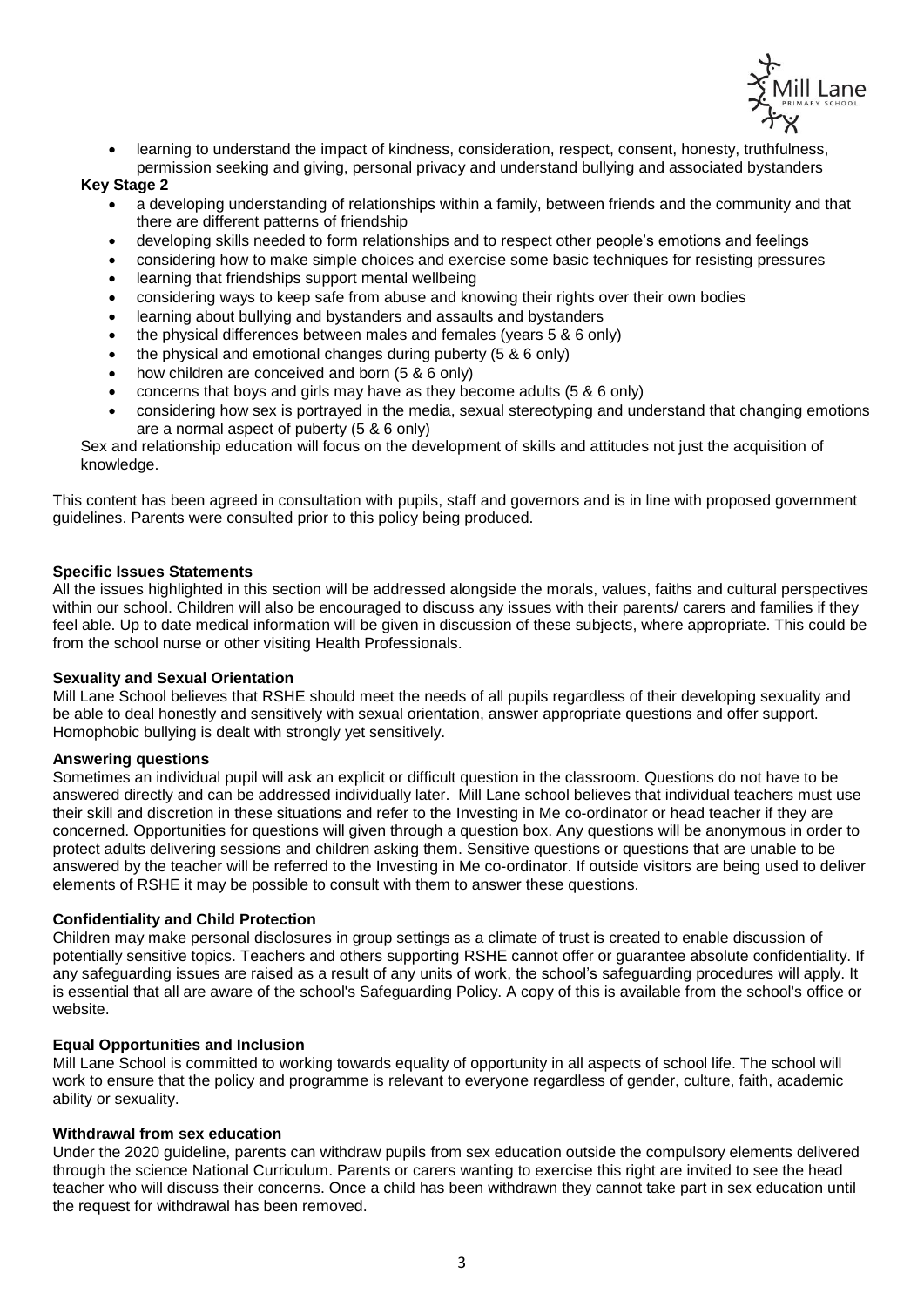

Mill Lane encourages parents to allow all children to access factual information taught by teachers and not allow their children to gain "knowledge" from unreliable information disseminated by their peers.

## **Use of support agencies**

Occasionally Mill Lane School may use an external teacher or other professional. This would be in line with this policy and together with the class teacher.

### **Teaching Materials and Resources**

The school has the following resources that it uses to deliver elements of RSHE: Channel 4All About Us; Living and Growing DVD and accompanying resources.

The material used will be available for review on request to the Headteacher . Materials used will be available for parents to view on request.

### **Appendix 1: Charter for Relationships Education, Relationships and Sex Education and Health Education (RSHE)**

Our values and principles

- 1. RSHE should be delivered as part of a wider Investing in Me programme. The curriculum should be planned and timetabled across all key stages. RSHE needs to be given enough curriculum time to cover the breadth of issues in relationships, sex and health education - as outlined in the content pages of the statutory guidance *Relationships education, relationships and sex education (RSE) and health education* (DfE, 2019).
- 2. RSHE will be embedded within the whole school curriculum (e.g. aspects of relationships education could be covered in other subjects, assemblies and during special events/weeks such as anti-bullying week/health week/online safety week).
- 3. School will hold conversations (engagement activity) with a range of stakeholders including staff, children, governors and parents before drafting their RSHE policy. School leaders will decide how engagement can be best conducted to encourage and enable maximum participation.
- 4. School leaders will work in partnership with parents and carers, informing them in advance about what their children will be learning in RSHE. Their views should be considered when planning RSHE. Parents will be encouraged and supported to complement the teaching at home, in the same way that parents are asked to complement the teaching of other subjects.
- 5. Schools must develop an RSHE policy (including clear objectives and an overview of the content) which is shared with parents and is available on the school website. There is no requirement to write or share detailed lesson plans, although a school may choose to do this.
- 6. RSHE policy and planning will be informed by: national guidance and evidence-based research about PSHE ed; information about the law/legal rights including the Equality Act 2010; relevant health and other data (both local and national); nationally recognised/quality assured resources (e.g. PSHE Association, Barnardo's, NSPCC, Sex Education Forum, National Children Bureau, Stonewall, The Children's Society).
- 7. School leaders will decide the content of the RSHE curriculum, including when topics are taught. They will develop content that is age appropriate (or developmentally appropriate) based on what pupils are likely to need to know (including any safeguarding considerations) and what they are likely to be able to understand.
- 8. The RSHE curriculum will include the acquisition of knowledge and understanding, the development of skills and the development of respectful attitudes.
- 9. RSHE will be delivered in a safe, supportive learning environment, so that young people feel able to express their views and ask questions.
- 10. RSHE will give a positive view of human sexuality with honest and medically accurate information, so that pupils can learn about their bodies and relationships in ways that are appropriate to their age and maturity.
- 11. RSHE teaching will promote equality and challenge all forms of prejudice and discrimination.
- 12. RSHE lessons will promote safe, caring, healthy, positive and respectful relationships.
- 13. RSHE lessons will encourage participation by using a variety of teaching approaches.
- 14. RSHE teaching will be inclusive so it meets the needs of all pupils, particularly those with special education needs/disabilities; those from a range of faith backgrounds and LGBT pupils. This means a teacher will refer to different viewpoints and beliefs on a range of RSHE issues.
- 15. Pupils will be given the opportunity to: reflect on the values, beliefs and influences (such as from parents, peers, media, faith and culture) that may shape their own attitudes to relationships and sex; develop critical thinking skills and nurture their tolerance/respect for different views
- 16. Information and resources used in RSHE should be up to date, based on best practice and subject to on-going evaluation.